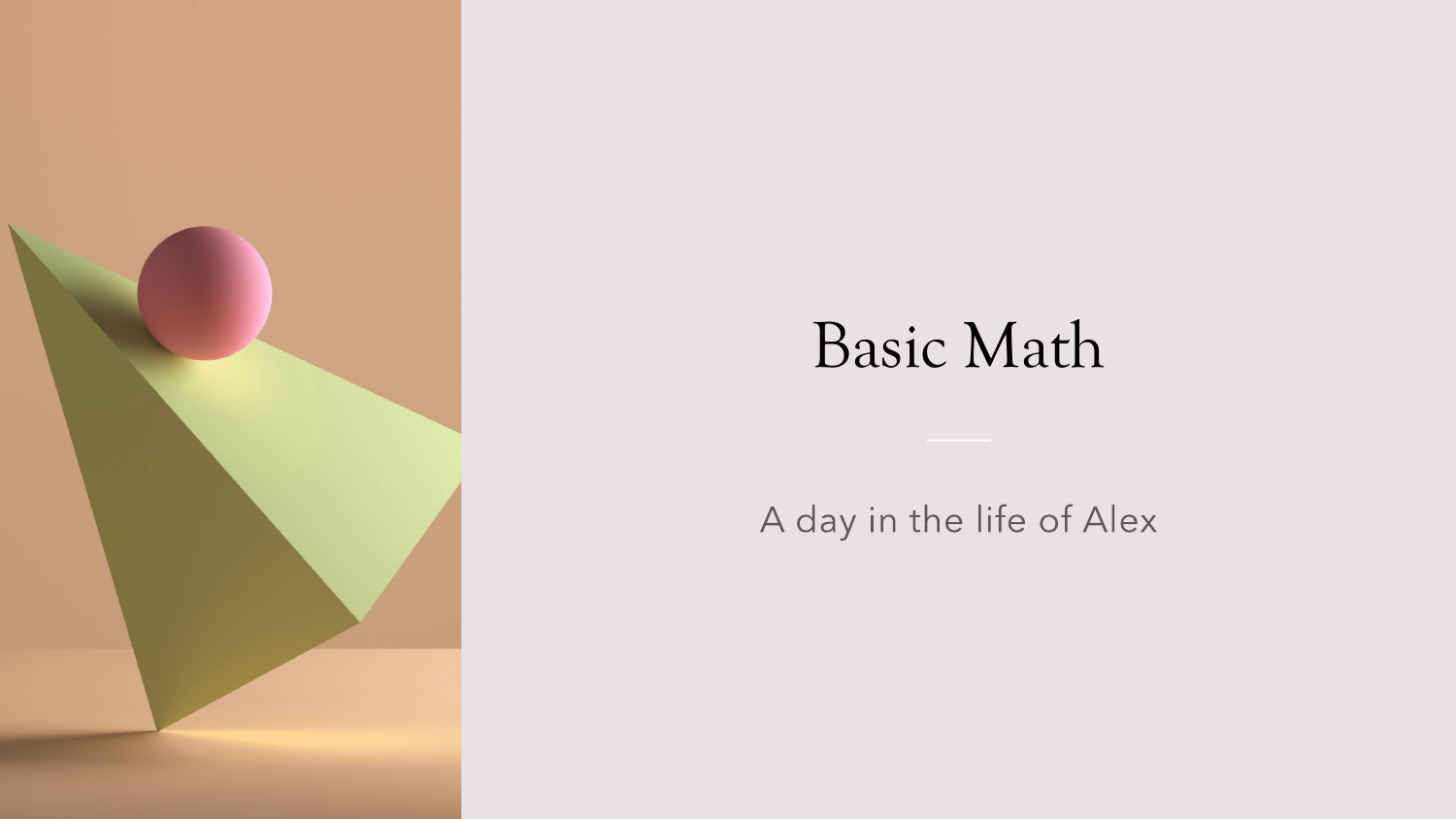## Alex's Itinerary

- 1) Work
- 2) Shopping
- 3) Check bank
- 4) Gas station
- 5) Eat dinner
- Housework 6)
- Read newspaper 7)
- 8) Check mail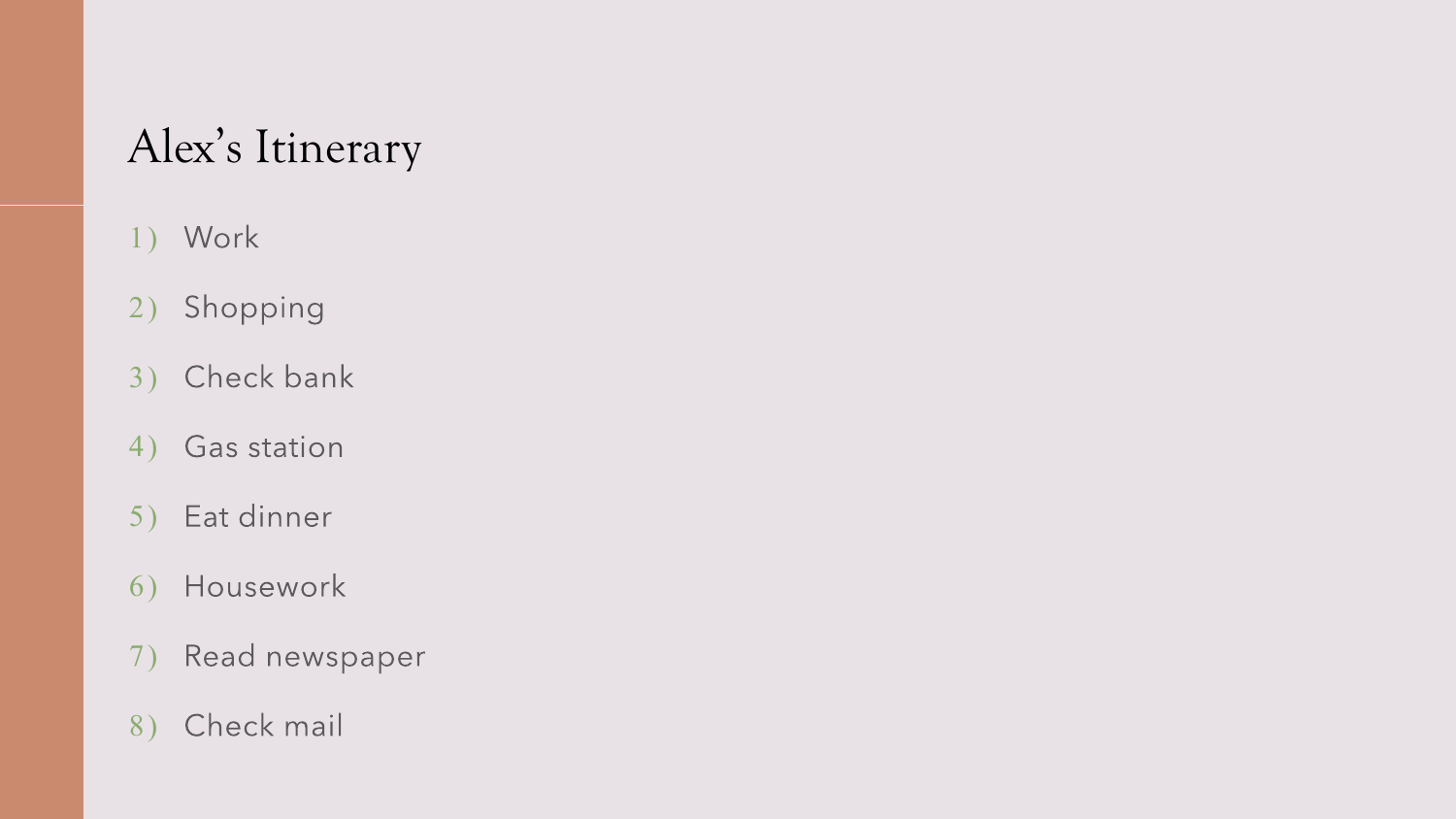### Work

'How any applicants will we get if we offer \$1,000?"

900 applicants

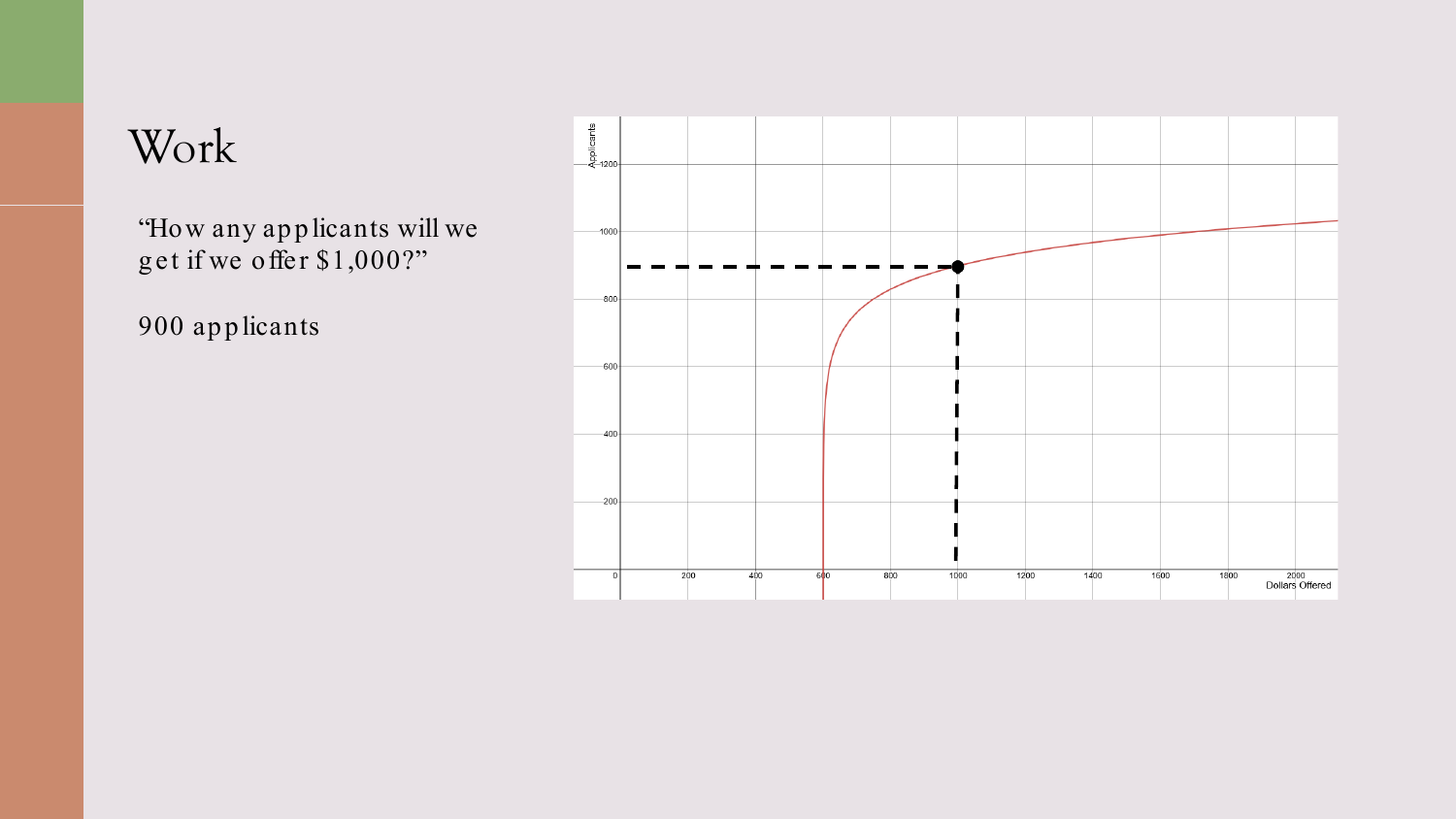



 $$200 \times 15\% = $30$  $$200 - $30 = $170$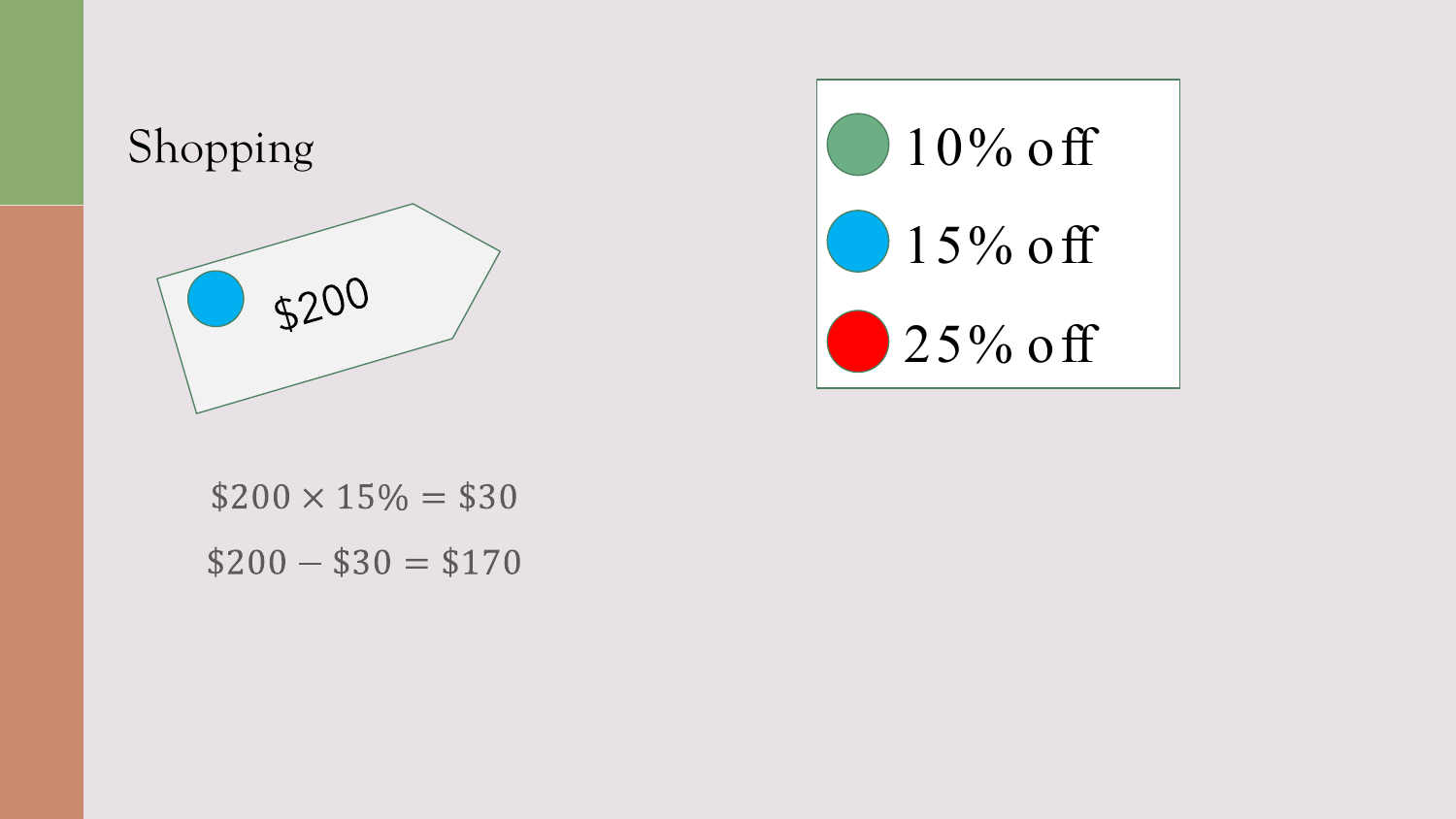### Check bank

### Checking Amount  $$2,122.89$ 0.45% interest

How much money will Alex have in 2 years?

"All accounts are compounded monthly"

$$
A = P\left(1 + \frac{r}{n}\right)^{nt}
$$

$$
A = 2,122.89 \left( 1 + \frac{0.0045}{12} \right)^{12 \times 2}
$$

 $A = 2142.08$ 

 $A =$  Future value  $P = \text{Principleal}$  $r = APR$  (annual interest rate)  $n =$  Number of times compounded per year  $t =$ Years e lap sed

$$
A =P = $2,122.89r = 0.45%n = 12t = 2
$$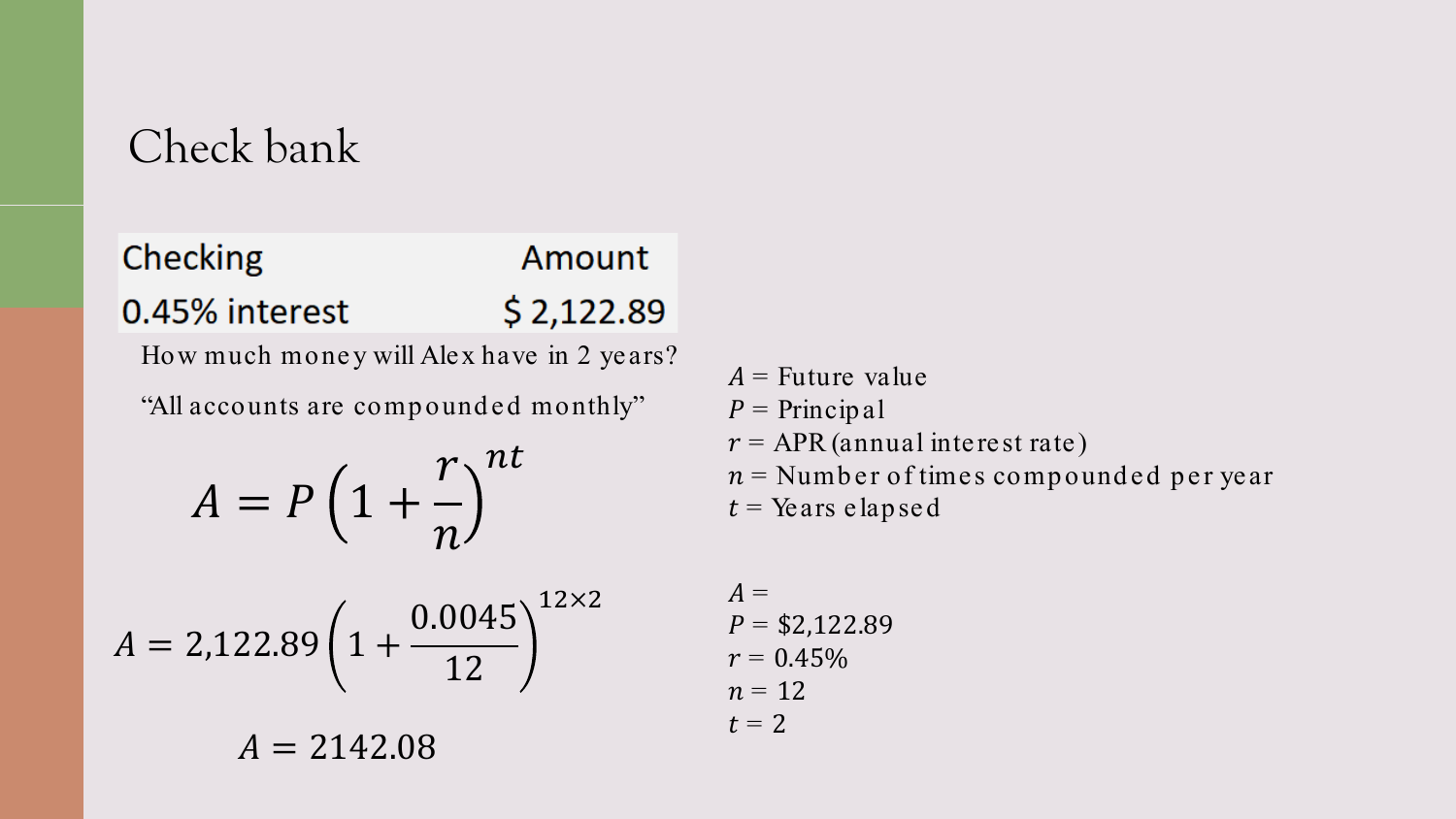### Gas station

How far can Alex drive on a full tank?

22 mpg

\$3 per gallon

\$45 gas station charge

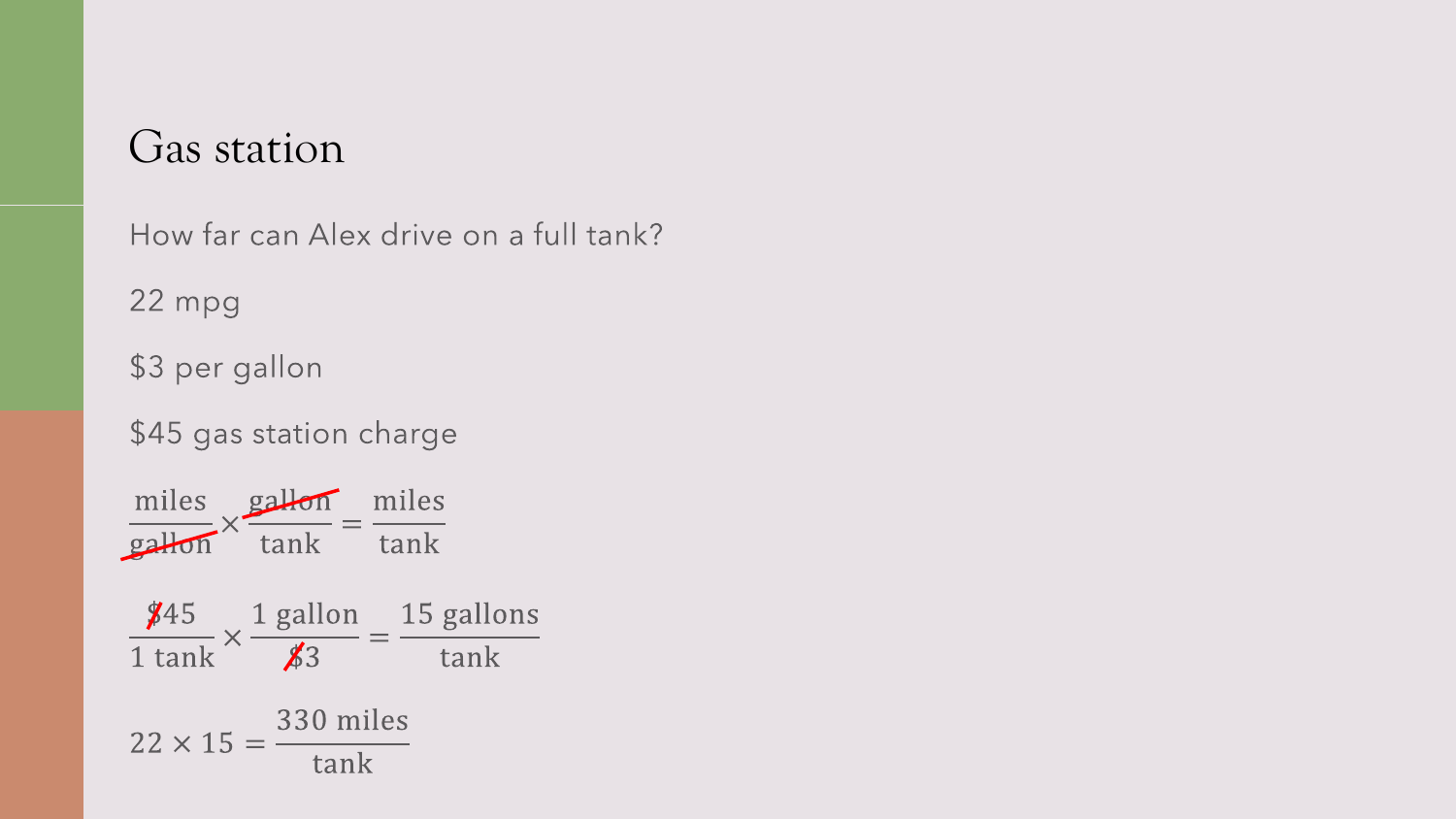### Eat dinner

12 oz of spinach

"1  $oz = 28.3495 g''$ 

$$
\frac{12oz}{1} \times \frac{28.3495g}{1oz} = 340.194g
$$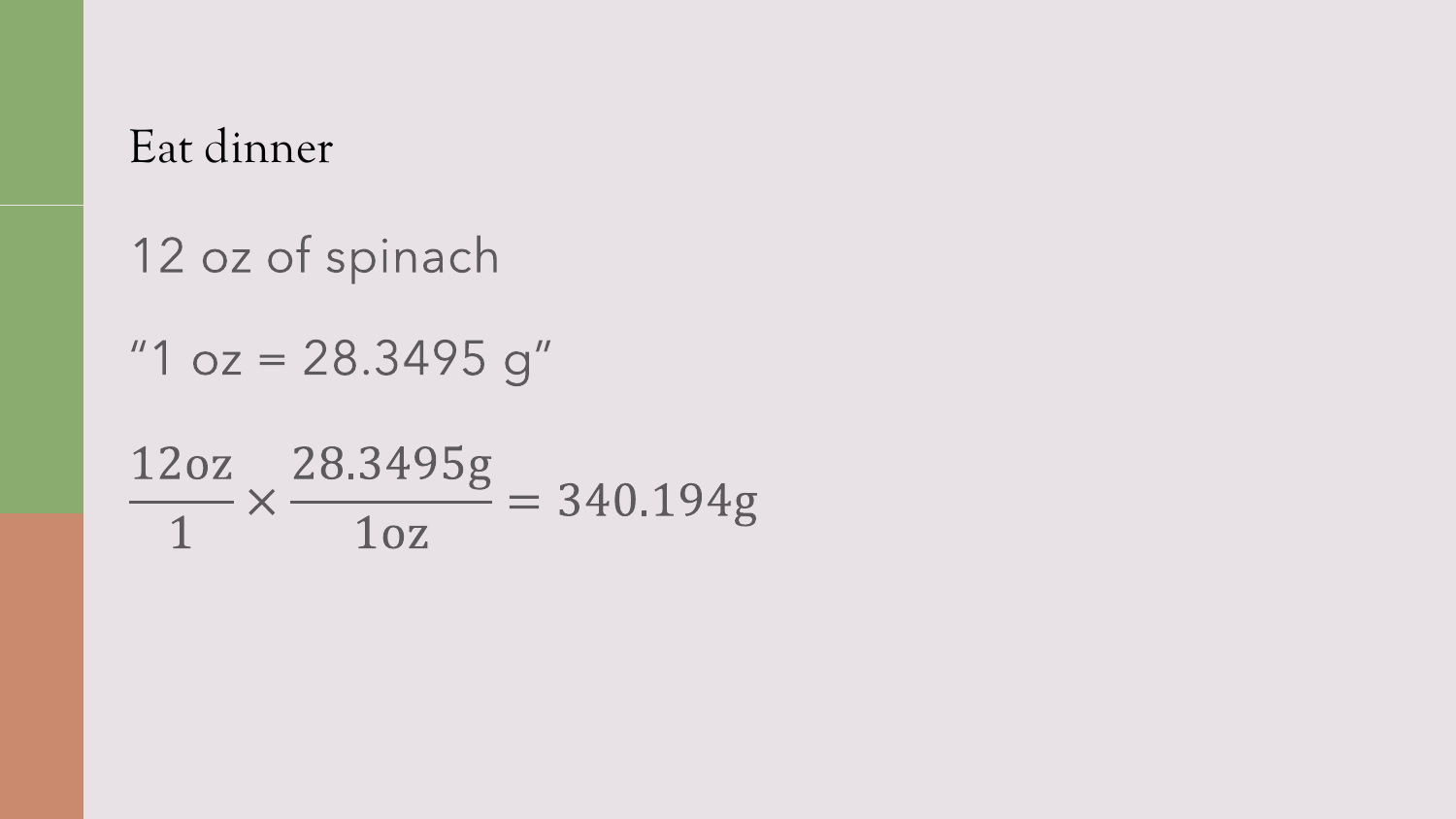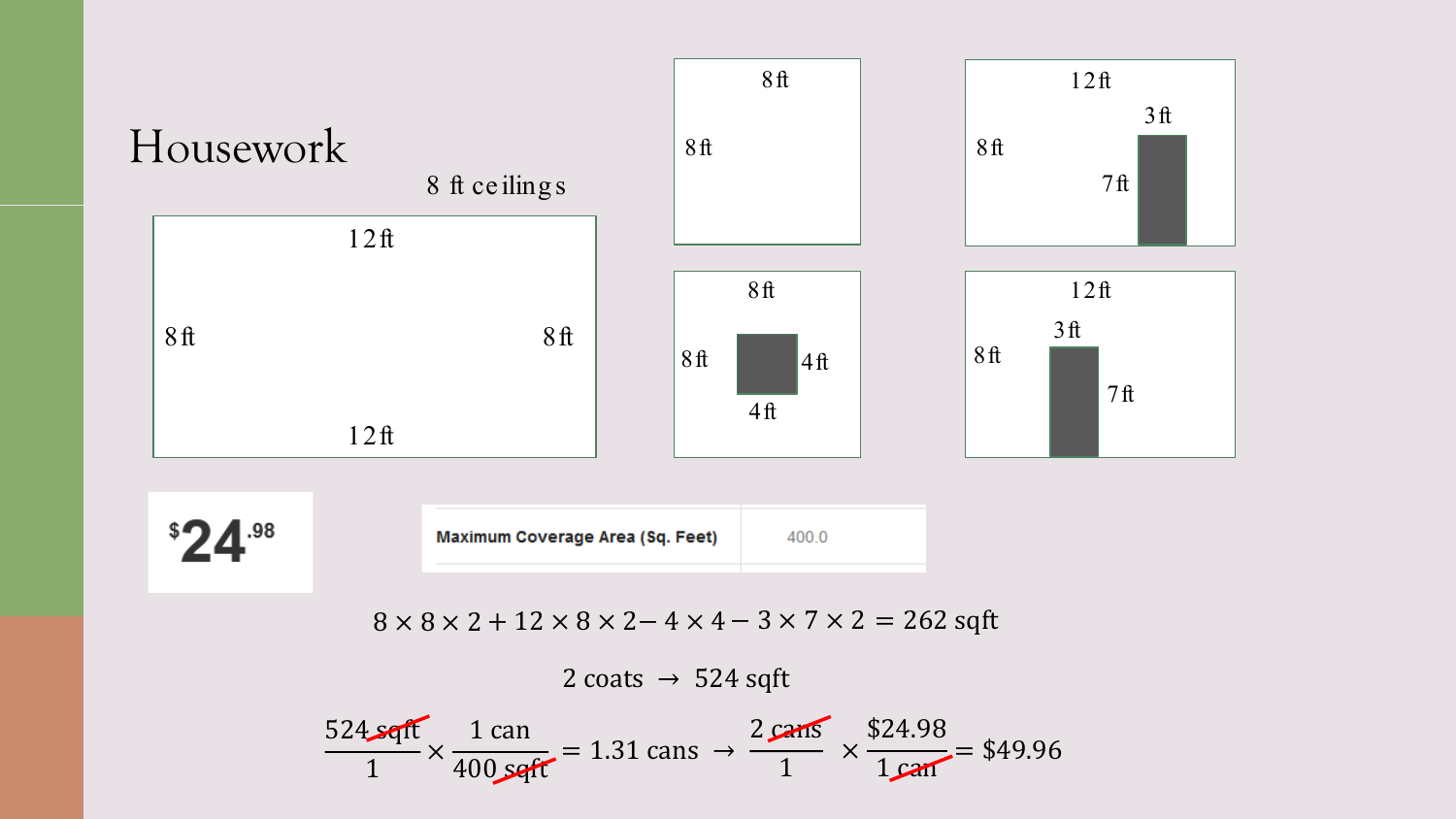### Read Newspaper

"One out of every three Americans has had Covid at some point"

Alex's office employs 252 workers

$$
\frac{1}{3} = \frac{x}{252}
$$
  
3x = 1 × 252  

$$
x = \frac{252}{3} = 84 \text{ people}
$$